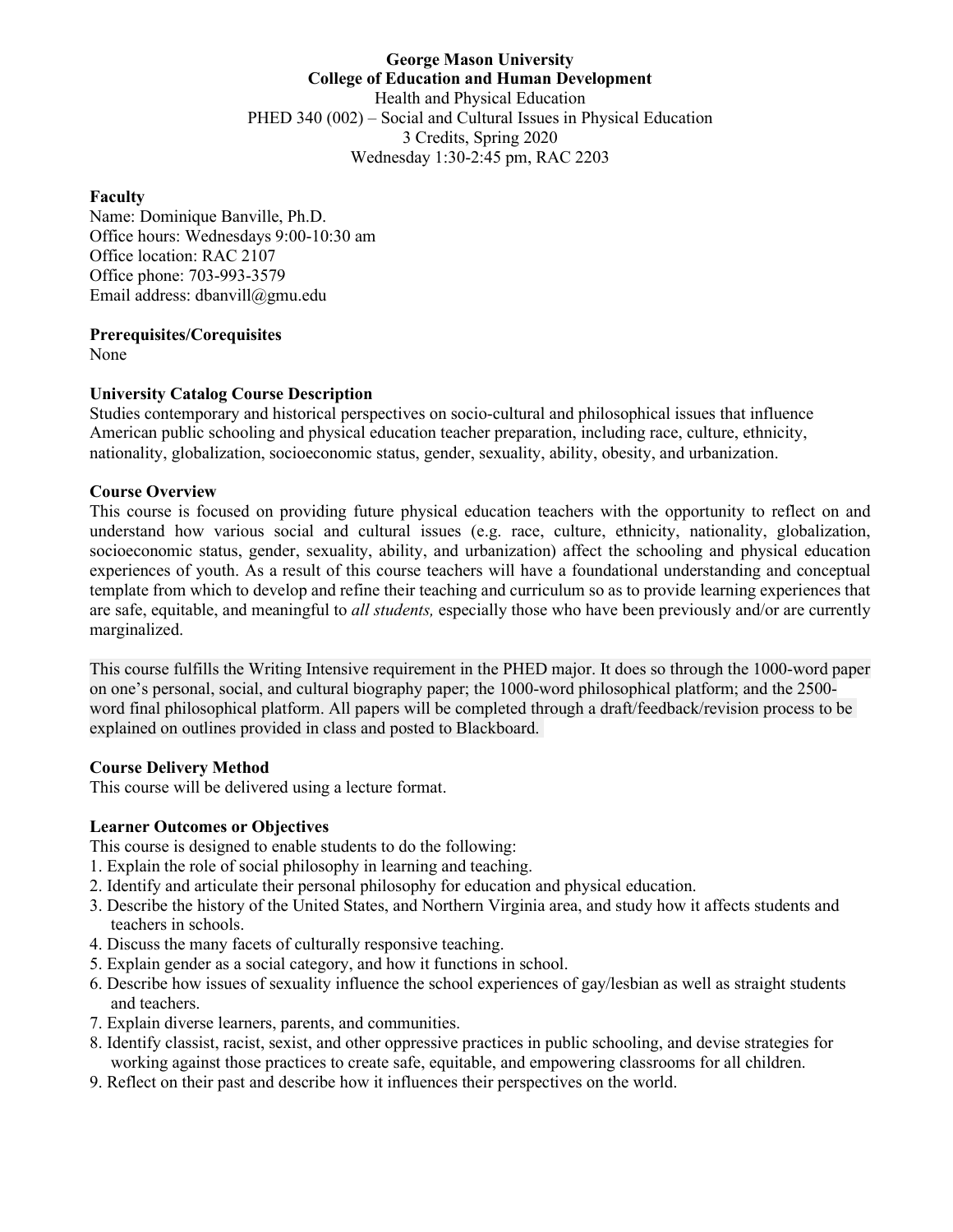# **Professional Standards**

Upon completion of this course, students will meet the following professional standards:

*SHAPE America Standards*

*Standard #6: Professional Responsibility*

Physical education candidates demonstrate behaviors essential to becoming effective professionals. They exhibit professional ethics and culturally competent practices; seek opportunities for continued professional development; and demonstrate knowledge of promotion/advocacy strategies for physical education and expanded physical activity opportunities that support the development of physically literate individuals.

*InTasc Standards*

## *Standard #2: Learning Differences*

The teacher uses understanding of individual differences and diverse cultures and communities to ensure inclusive learning environments that enable each learner to meet high standards.

# *Standard #3: Learning Environments*

The teacher works with others to create environments that support individual and collaborative learning, and that encourage positive social interaction, active engagement in learning, and self-motivation.

## *Standard #9: Professional Learning and Ethical Practice*

The teacher engages in ongoing professional learning and uses evidence to continually evaluate his/her practice, particularly the effects of his/her choices and actions on others (learners, families, other professionals, and the community), and adapts practice to meet the needs of each learner.

# **Required Texts**

Flory, S. B., Tischler, A., & Sanders, S. (2014). *Sociocultural Issues in Physical Education*. Rowman & Littlefield Publishers, Inc.

Other Readings provided by instructor located on Blackboard.

# **Course Performance Evaluation**

- $\checkmark$  Students are expected to submit all assignments on time in the manner outlined by the instructor (e.g., Blackboard (BB), hard copy).
- $\checkmark$  Students are held to the standards of the George Mason University Honor Code. You are expected to attend all class sections, actively participate in class discussions, complete in-class exercises and fulfill all assignments.
- $\checkmark$  Assignments must be turned by the due date and time. Assignment turned in within 48 hours past the due date will receive 50% of their value. No credit will be given beyond this time frame.

# **Assignments and/or Examinations**

1. Weekly Assignments – 40%

Different assignments will be assigned such as Discussion boards, quizzes, reflection papers, and reading preparation activities.

2. Personal Social and Cultural Biography Paper (1000 words) – 15%

Students will spend time critically reflecting on their personal biography through the lens of their own social and cultural positionalities, and how socialization in these ways has and continues to inform their views with respect to a career as a physical educator.

3. Midterm (1000 words) – 15%

Students will create a philosophical platform covering the content of the course readings at the halfway point in the course. Building from their social and cultural biography, students will contemplate and discuss how course readings, to this point, are informing their views as to what it means to be a socially conscious physical educator. 4. Final (2500 words) – 30%

Students will be given directions for the final philosophical platform at the midpoint in the semester. Students will have five weeks to submit a first draft, and two weeks to integrate professor feedback for the final submission. Building from the personal social and cultural biography paper, the midterm philosophical platform, and further course reading, discussion, and activities, students will more fully develop a working philosophical platform for how they will conduct their work as a socially conscious physical educator.

\*All assignments will be explained in further detail in assignment overviews provided by the instructor.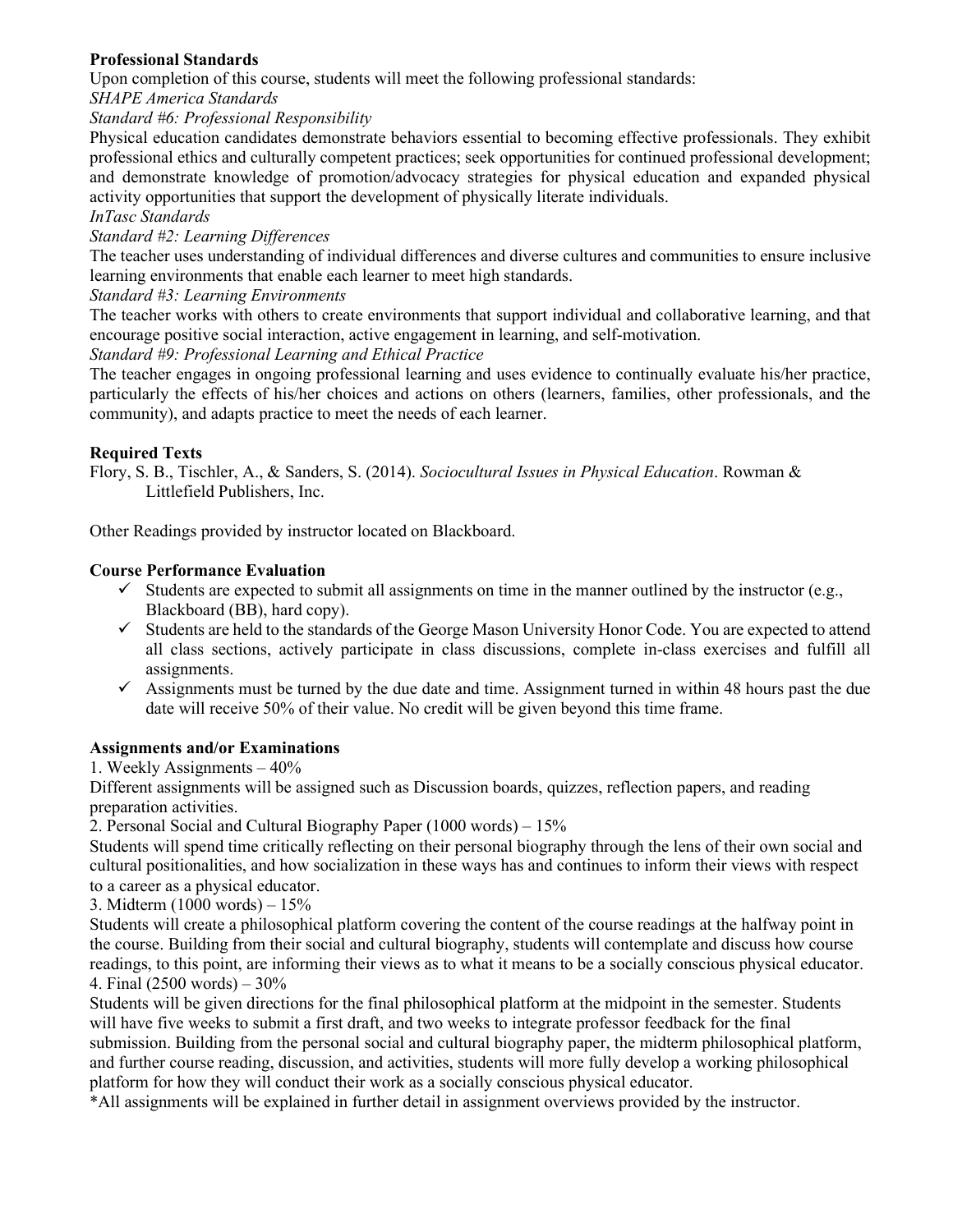#### 6. Attendance

In accordance with the George Mason University Attendance Policies (University catalog, AP.1.6 Attendance Policies), "Students are expected to attend the class periods of the courses for which they register. In-class participation is important to the individual student and to the class as a whole. Because class participation may be a factor in grading, instructors may use absence, tardiness or early departure as de facto evidence of nonparticipation."

### **The following scale will be used:**

- o Two (2) absences are permitted
- $\circ$  Two (2) "tardies"\*= 1 absence<br> $\circ$  Two (2) "early departures"\* = 1
- $\degree$  Two (2) "early departures"\* = 1 absence<br> $\degree$  3-4 absences = 15 grade points
- $3-4$  absences = 15 grade points
- $\circ$  6 absences or more = 20 grade points

#### **Overview:**

| <b>Weekly Assignments</b> | 40%     |
|---------------------------|---------|
| Personal Biography Paper  | 15%     |
| Midterm                   | 15%     |
| Final                     | 30%     |
|                           | $100\%$ |

• **Grading Scale (%)**

\*Attendance is taken at 9:00 am. A student will be considered late once attendance has been taken. Leaving more than 10 minutes before the end of the class will be considered an early departure.

| $A+97-100$      | $B+ = 87 - 89$ | $C_{+}$ = 77 - 79 | $D = 60 - 69$ |
|-----------------|----------------|-------------------|---------------|
| $A = 93 - 96$   | $B = 83 - 86$  | $C = 73 - 76$     | $F = 0 - 59$  |
| $A - = 90 - 92$ | $B - 80 - 82$  | $C_{-}$ = 70 - 72 |               |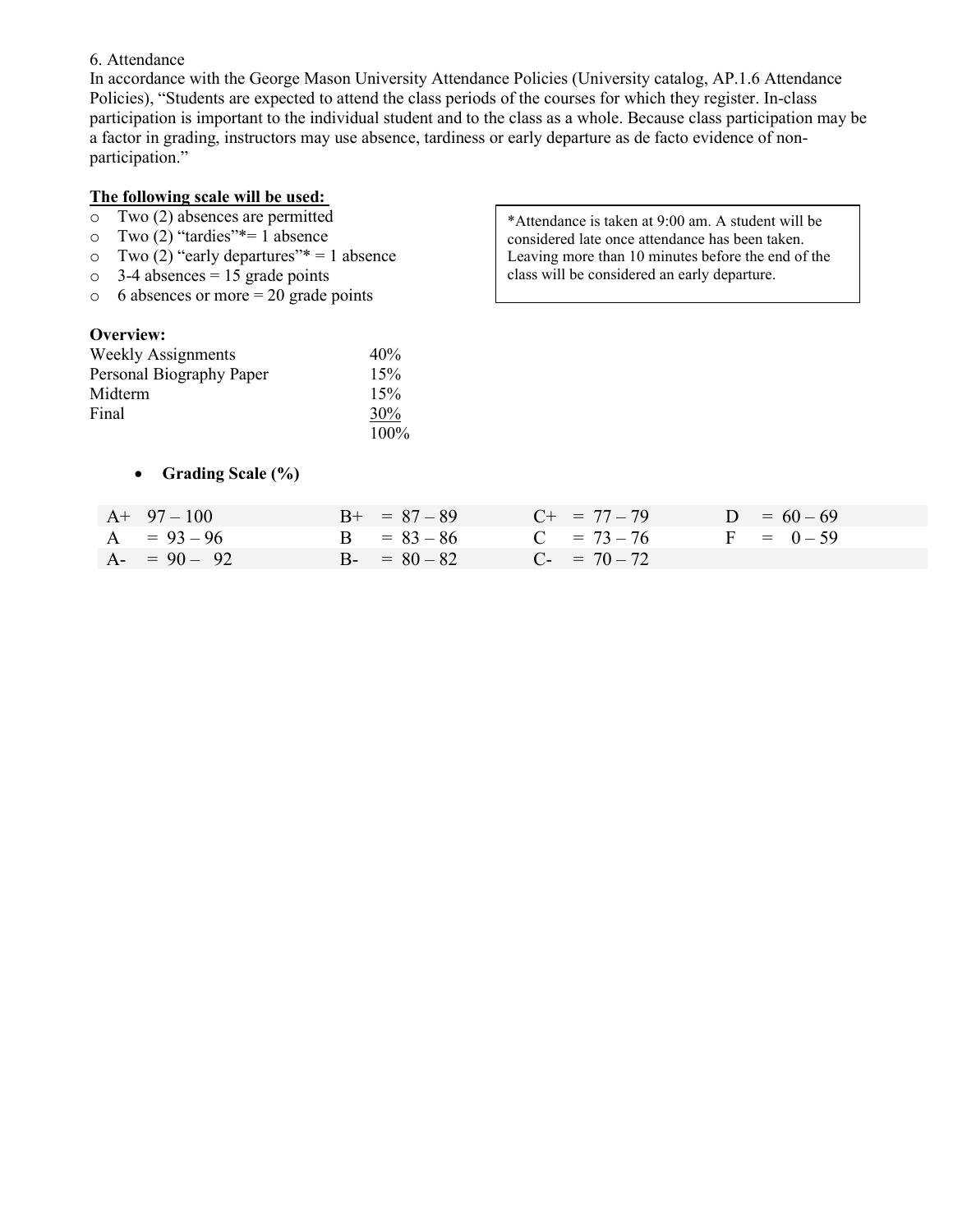| <b>Date</b>             | <b>Topic</b>                                | <b>Assignments Due</b>                                                                            |
|-------------------------|---------------------------------------------|---------------------------------------------------------------------------------------------------|
| Week 1                  | Course introductions and syllabus           |                                                                                                   |
| 01/22                   |                                             |                                                                                                   |
| Week 2                  | <b>Curricular Diversity</b>                 | <b>Weekly Assignments</b>                                                                         |
| $01/27 - 29$            |                                             | Personal Social and Cultural Biography Paper Due on                                               |
|                         |                                             | BB (02/02 @ 11:59 pm)                                                                             |
| Week 3                  | Gender and PE                               | <b>Weekly Assignments</b>                                                                         |
| $02/03 - 05$            |                                             |                                                                                                   |
| Week 4                  | Sexuality and PE                            | <b>Weekly Assignments</b>                                                                         |
| $02/10-12$              |                                             | Reflection 1 (Curricular Diversity, Gender, and                                                   |
|                         |                                             | Sexuality and PE) due on BB $(2/16 \text{ @ } 11:59 \text{ pm})$                                  |
| Week 5                  | Social Class in Education/PE                | <b>Weekly Assignments</b>                                                                         |
| $02/17-19$              |                                             |                                                                                                   |
| Week 6                  | Social Class in Education/PE                | <b>Weekly Assignments</b>                                                                         |
| $02/24 - 26$            |                                             |                                                                                                   |
| Week 7                  | Culture/Ethnicity/Urban/Metropolitan PE     | <b>Weekly Assignments</b>                                                                         |
| 03/02-04                |                                             |                                                                                                   |
| Week 8                  | <b>SPRING BREAK</b>                         |                                                                                                   |
| 03/09-11                |                                             |                                                                                                   |
|                         |                                             |                                                                                                   |
| Week 9                  | <b>Midterm</b>                              | Midterm due no later than $3/16@$ 2:45 pm                                                         |
| $03/16 - 18$            |                                             |                                                                                                   |
|                         | Culture/Ethnicity/Urban/Metropolitan PE     | <b>Weekly Assignments</b>                                                                         |
|                         |                                             | <b>Reflection 2 (Social Class,</b><br><b>Culture/Ethnicity/Urban/Metropolitan PE) Due on BB</b>   |
|                         |                                             | $(3/22 \text{ } @ 11:59 \text{ pm})$                                                              |
|                         |                                             |                                                                                                   |
| Week 10                 | Race and Education                          | <b>Weekly Assignments</b>                                                                         |
| $03/23 - 25$            |                                             |                                                                                                   |
| Week 11<br>03/30-04/01  | Race and Education                          | <b>Weekly Assignments</b>                                                                         |
| Week 12                 | Obesity and PE                              | <b>Weekly Assignements</b>                                                                        |
| 04/06-04/08             |                                             |                                                                                                   |
| Week 13                 | <b>Fitness Testing/Ability in PE</b>        | <b>Weekly Assignments</b>                                                                         |
| $04/13 - 15$            |                                             | <b>Reflection 3 (Race, Obesity &amp; Fitness Testing/Ability)</b>                                 |
|                         |                                             | Due on BB (04/19 @ 11:59 pm)                                                                      |
|                         |                                             |                                                                                                   |
| Week 14<br>$04/20 - 22$ | Religion and PE                             | <b>Weekly Assignements</b><br>Final 'First Draft' Due on BB $(04/26 \text{ @ } 11:59 \text{ pm})$ |
| Week 15                 | Retrospective and Public Views of School PE | <b>Weekly Assignements</b>                                                                        |
| 04/27-29                |                                             |                                                                                                   |
| <b>Final Week</b>       |                                             |                                                                                                   |
| 05/06                   |                                             | Final 'Final Draft' Due on BB (05/06 @4:15 pm)                                                    |
|                         |                                             |                                                                                                   |

\*Note: Faculty reserves the right to alter the schedule as necessary, with notification to students.